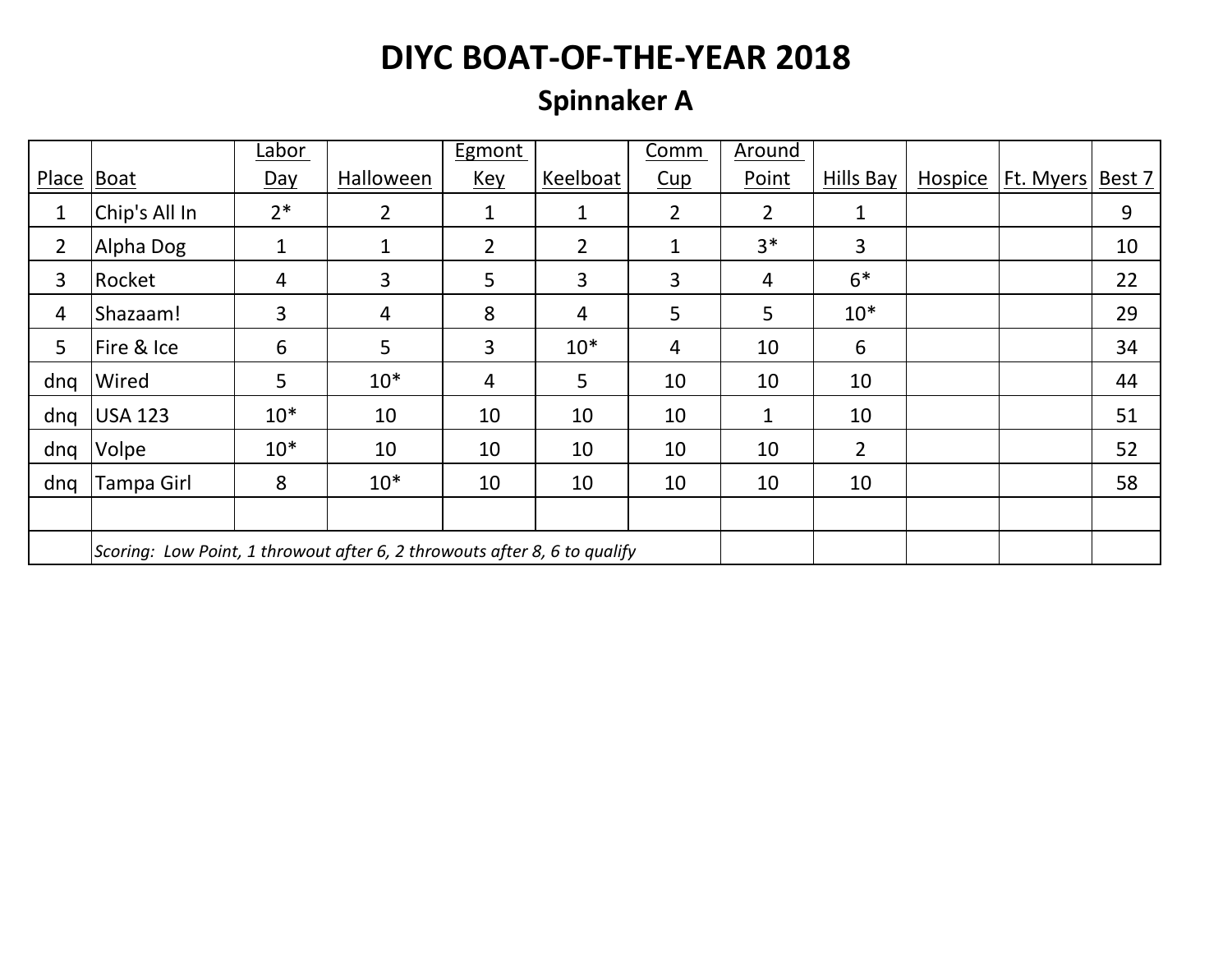### **Spinnaker B**

|                |                                                                           | Labor          |                | Egmont         |                | Comm           | Around         |           |                     |        |
|----------------|---------------------------------------------------------------------------|----------------|----------------|----------------|----------------|----------------|----------------|-----------|---------------------|--------|
| <b>Place</b>   | Boat                                                                      | $Day$          | Halloween      | <u>Key</u>     | Keelboat       | Cup            | Point          | Hills Bay | Hospice   Ft. Myers | Best 7 |
| 1              | <b>Yard Goat</b>                                                          | $2^{\circ}$    | $\overline{4}$ | $\mathbf 1$    | $14*$          | $\overline{2}$ | 3              | 6         |                     | 18     |
| $\overline{2}$ | Meltemi                                                                   | $\overline{4}$ | $\overline{2}$ | $14*$          | $\overline{3}$ | 3              | $\mathbf{1}$   | 6         |                     | 19     |
| 3              | Privateer                                                                 | $\mathbf{1}$   | $\mathbf{1}$   | $14*$          | $\mathbf{1}$   | 14             | 14             | 6         |                     | 37     |
| dnq            | Dr. Bligh                                                                 | 5              | 6              | $\overline{2}$ | $14*$          | 14             | 14             | 6         |                     | 47     |
| dnq            | Junior                                                                    | $14*$          | 5              | 14             | 14             | 5              | $\overline{2}$ | 14        |                     | 54     |
| dnq            | Therapy                                                                   | 6              | $14*$          | 14             | $\overline{4}$ | 14             | 14             | 6         |                     | 58     |
| dnq            | Volcano                                                                   | $14*$          | 14             | 14             | 14             | 6              | $\overline{4}$ | 14        |                     | 66     |
| dnq            | Firewater                                                                 | $14*$          | 14             | 14             | 14             | $\mathbf{1}$   | 14             | 14        |                     | 71     |
| dnq            | Whirligig                                                                 | $14*$          | 14             | 14             | $\overline{2}$ | 14             | 14             | 14        |                     | 72     |
| dnq            | <b>Fully Involved</b>                                                     | $14*$          | 3              | 14             | 14             | 14             | 14             | 14        |                     | 73     |
| dnq            | Alliance                                                                  | 3              | $14*$          | 14             | 14             | 14             | 14             | 14        |                     | 73     |
| dnq            | 88                                                                        | $14*$          | 14             | 14             | 14             | 4              | 14             | 14        |                     | 74     |
| dnq            | Tenacity                                                                  | 8              | $14*$          | 14             | 14             | 14             | 14             | 14        |                     | 78     |
|                |                                                                           |                |                |                |                |                |                |           |                     |        |
|                | Scoring: Low Point, 1 throwout after 6, 2 throwouts after 8, 6 to qualify |                |                |                |                |                |                |           |                     |        |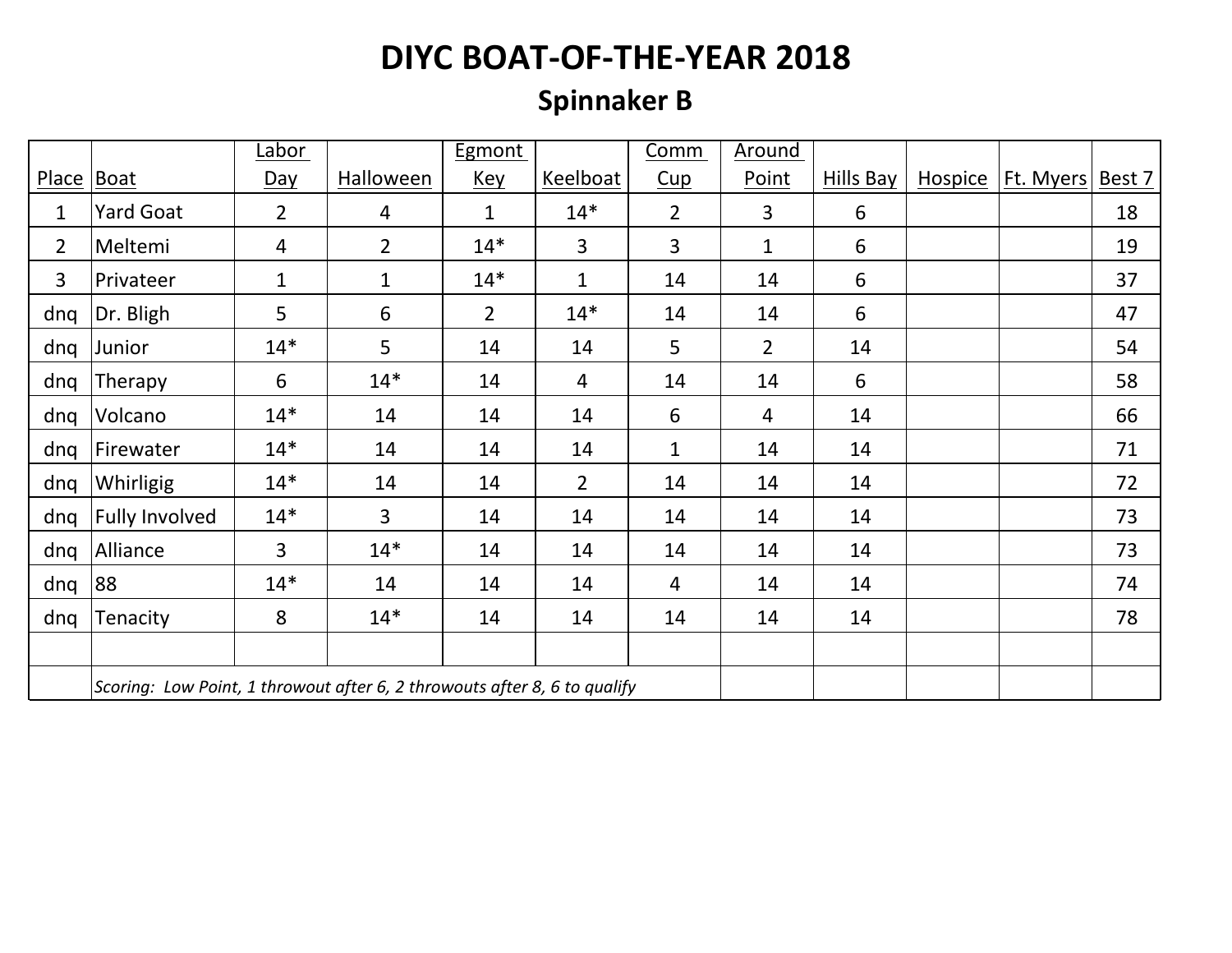#### **Racer-Cruiser**

|                |                                                                           | Labor          |                | <b>Egmont</b>  |                | Comm           | Around         |           |                |                  |        |
|----------------|---------------------------------------------------------------------------|----------------|----------------|----------------|----------------|----------------|----------------|-----------|----------------|------------------|--------|
| Place Boat     |                                                                           | Day            | Halloween      | Key            | Keelboat       | Cup            | Point          | Hills Bay | <b>Hospice</b> | <b>Ft. Myers</b> | Best 7 |
| 1              | Intrepid                                                                  | $\overline{2}$ | 1              | $\overline{2}$ | $\mathbf 1$    | $\mathbf{1}$   | $\mathbf{1}$   | $6*$      |                |                  | 8      |
| $\overline{2}$ | <b>Sacred Cow</b>                                                         | 3              | $\overline{2}$ | 3              | $\overline{2}$ | $\overline{2}$ | 3              | $6*$      |                |                  | 15     |
| 3              | <b>First Wind</b>                                                         | $\overline{4}$ | 4              | 4              | 5              | $\overline{4}$ | $\overline{2}$ | $6*$      |                |                  | 23     |
| 4              | Mon Ami                                                                   | $11*$          | 11             | $\mathbf 1$    | 3              | 3              | $\overline{4}$ | 6         |                |                  | 28     |
| 5              | Revenge                                                                   | $11*$          | 7              | 7              | 6              | 5              | 11             | 6         |                |                  | 42     |
| dnq            | Javelina                                                                  | 6              | 3              | 5              | $11*$          | 11             | 11             | 11        |                |                  | 47     |
| dng            | Wing-It                                                                   | $\mathbf{1}$   | $11*$          | 11             | 11             | 11             | 11             | 11        |                |                  | 56     |
| dnq            | <b>Team Effort</b>                                                        | $11*$          | 11             | 11             | 4              | 11             | 11             | 11        |                |                  | 59     |
| dnq            | <b>Blue Heron</b>                                                         | $11*$          | 11             | 6              | 11             | 11             | 11             | 11        |                |                  | 61     |
| dnq            | Sea Chelle                                                                | $11*$          | $\overline{7}$ | 11             | 11             | 11             | 11             | 11        |                |                  | 62     |
|                |                                                                           |                |                |                |                |                |                |           |                |                  |        |
|                | Scoring: Low Point, 1 throwout after 6, 2 throwouts after 8, 6 to qualify |                |                |                |                |                |                |           |                |                  |        |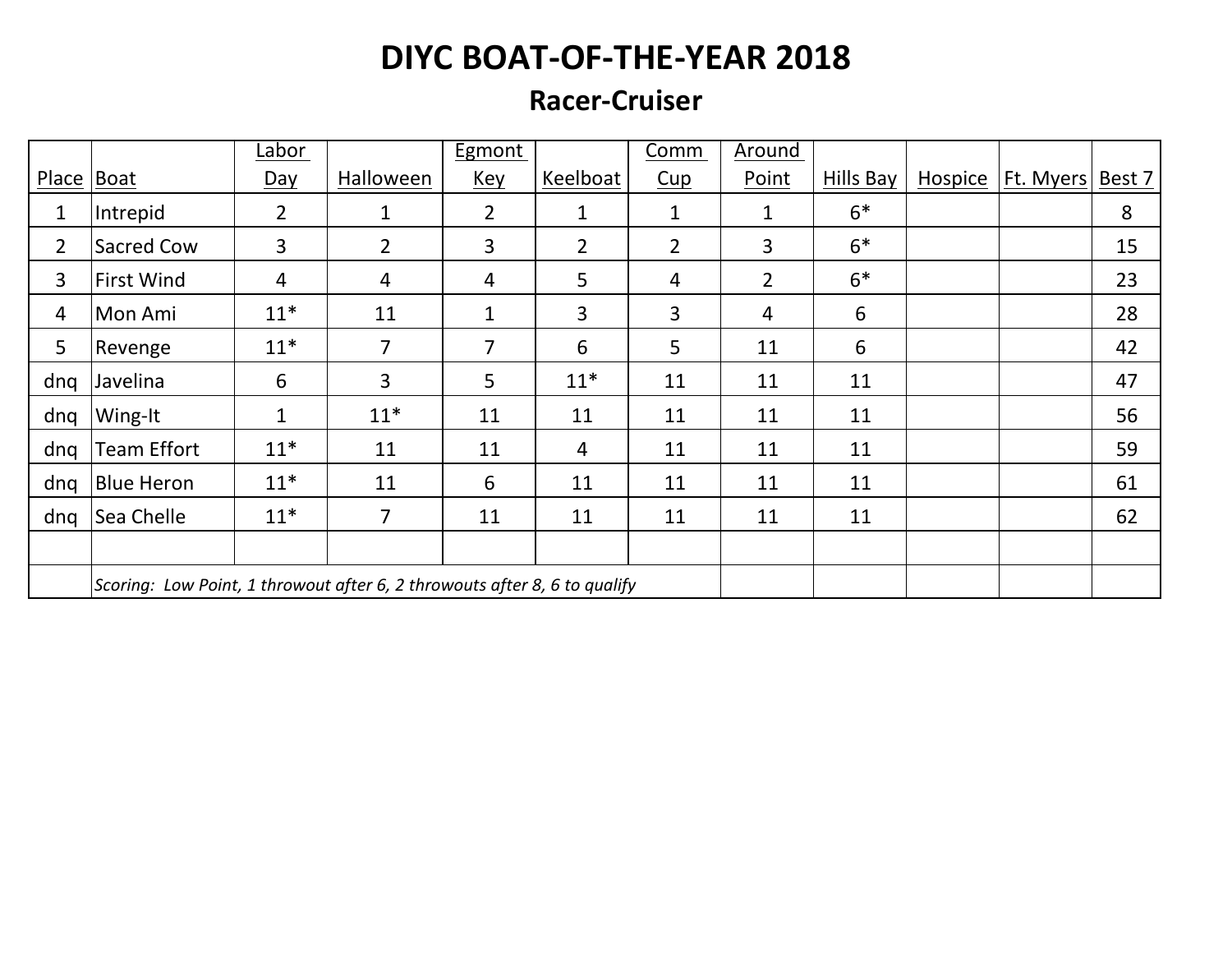#### **Cruiser**

|                |                                                                           | <u>Labor</u>   |                | <b>Egmont</b>  |                | Comm           | Around         |                |                |           |        |
|----------------|---------------------------------------------------------------------------|----------------|----------------|----------------|----------------|----------------|----------------|----------------|----------------|-----------|--------|
| <b>Place</b>   | Boat                                                                      | <u>Day</u>     | Halloween      | <u>Key</u>     | Keelboat       | Cup            | Point          | Hills Bay      | <b>Hospice</b> | Ft. Myers | Best 7 |
| $\mathbf 1$    | Impulse                                                                   | $\mathbf 1$    | $\overline{2}$ | $13*$          | $\mathbf{1}$   | $\overline{2}$ | 1              | $\overline{4}$ |                |           | 11     |
| $\overline{2}$ | Wings                                                                     | 3              | 3              | $13*$          | $\overline{2}$ | 3              | 4              | $\overline{4}$ |                |           | 19     |
| 3              | Serenade                                                                  | 4              | 4              | 6              | $13*$          | 6              | 13             | 13             |                |           | 46     |
| dnq            | Long Gone                                                                 | $13*$          | $\mathbf{1}$   | 6              | 13             | $\mathbf{1}$   | 13             | 13             |                |           | 47     |
| dnq            | <b>MuneQuita</b>                                                          | $13*$          | 13             | $\overline{2}$ | 13             | 13             | $\overline{2}$ | $\overline{4}$ |                |           | 47     |
| dnq            | Equinox                                                                   | $13*$          | 6              | 13             | 3              | 4              | 13             | 13             |                |           | 52     |
| dnq            | Lunacy                                                                    | $\overline{2}$ | $13*$          | $\mathbf 1$    | 13             | 13             | 13             | 13             |                |           | 55     |
| dnq            | Wild Thing                                                                | 8              | 5              | 6              | $13*$          | 13             | 13             | 13             |                |           | 58     |
| dnq            | Climate Change                                                            | 8              | $\overline{7}$ | $13*$          | 13             | 13             | 13             | 13             |                |           | 67     |
| dnq            | Mistress                                                                  | $13*$          | 13             | 13             | 13             | 5              | 13             | 13             |                |           | 70     |
| dnq            | Chamame'                                                                  | 5              | $13*$          | 13             | 13             | 13             | 13             | 13             |                |           | 70     |
| dnq            | <b>New Venture</b>                                                        | $13*$          | 9              | 13             | 13             | 13             | 13             | 13             |                |           | 74     |
|                |                                                                           |                |                |                |                |                |                |                |                |           |        |
|                | Scoring: Low Point, 1 throwout after 6, 2 throwouts after 8, 6 to qualify |                |                |                |                |                |                |                |                |           |        |